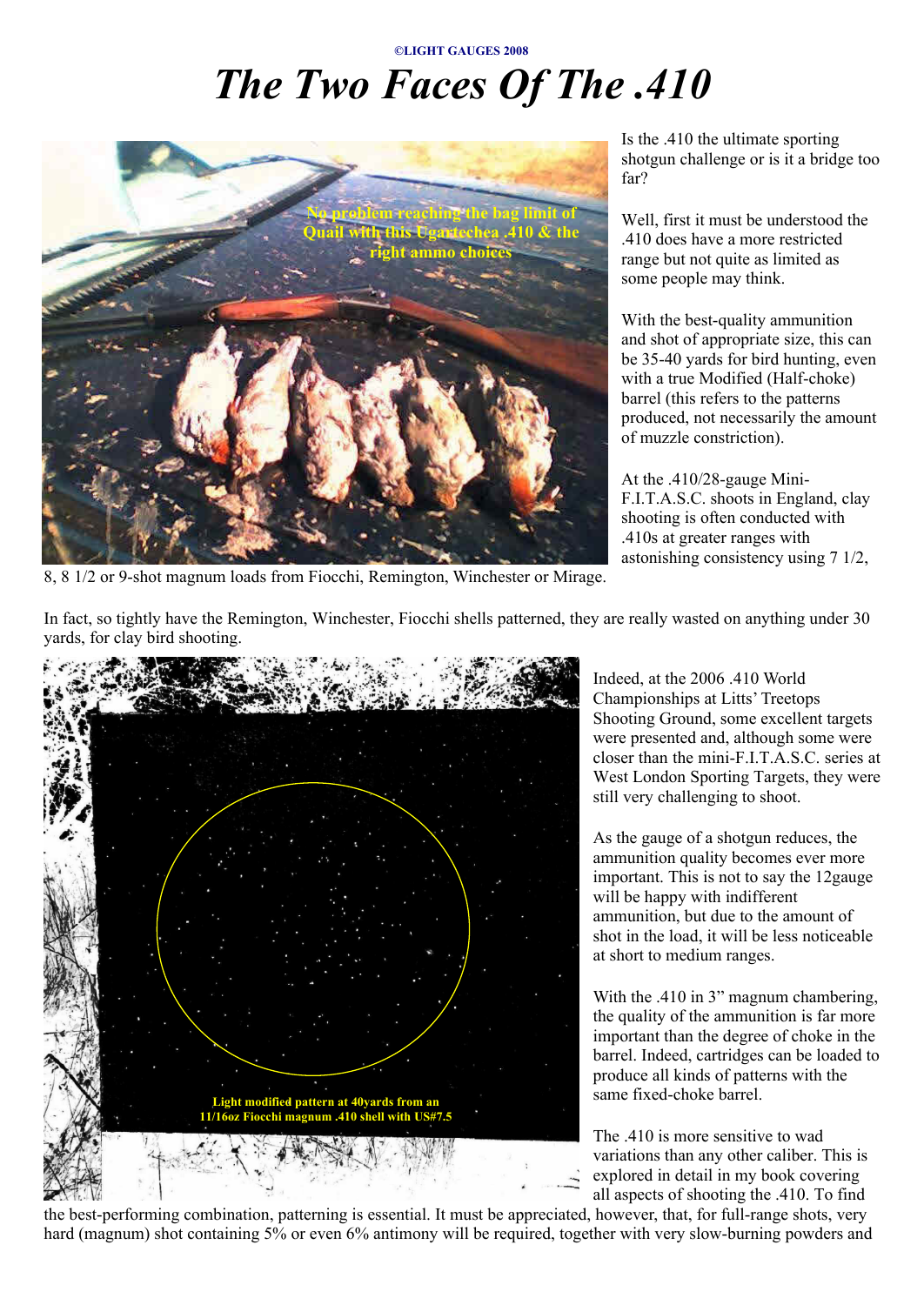## **©LIGHT GAUGES 2008**

wadding that protects the shot as much as possible from the trials and tribulations of its journey along the barrel. Copper plated or even better, the new encapsulated lead Tshot pellets offer real improvements in the downrange patterning stakes, and for hunting use Tshot especially is going to be the best way forward.

A big mistake is to attempt a velocity that not only is unnecessary; but that can in fact be positively damaging to patterns. For long-range shots, no more than the U.S. standard of 1,100 fps at 3 feet from the muzzle is needed; which actually works out to be closer to 6 feet from the muzzle when chronograph testing.

If this is combined with lower peak operating pressures, it will yield the best patterns at the longer ranges. The return to the old standard heavy (for a .410) 3/4-ounce magnum load by Winchester gives the .410 more pellets in the pattern, albeit at the slightly lower velocity of 1,100 fps at 3 feet, when compared to the 11/16oz 1135fps three foot velocities.

If you wish to use buckshot, you will have to load your own, with U.S. 00 or 000 buck being the most effective, or alternatively obtain some of the new Winchester factory loads, which have proved to be quite satisfactory.

For the sheep farmer with one gun, a magnum .410 has the flexibility to deal with winged vermin as well as foxes with either buckshot or rifled slugs. In fact, the rifled slug is remarkably effective for this purpose out to a maximum of 100 yards, where sub-4" groups are entirely possible, with the correct combination of gun, sight and slug load.



It is a little-known ballistic fact the .410 slug is the safest form of single projectile for fox hunting. The maximum range is limited by poor aerodynamic shape and sectional density, but these very attributes also limit the distance it will travel to no further than about 775 yards, even when deliberately fired in the air at the optimum angle of 26.7 degrees\*. The slug will be down to about 150fps when it hits the ground with less than 4.5ft/lbs of energy.

## **\*This is clearly not to be attempted under any circumstances, but is mentioned only for clarity.**

With typical foxing rifles, this cannot be said

of even the humble .22 Hornet, let alone the .223, .22-250 or 220 Swift, with the .243 being in a class of its own in this regard.



The .410 slug also has a reduced tendency to ricochet compared to any lead .22 rimfire rifle bullet because its light weight, lowsectional density and soft-lead composition, tends to flatten completely when striking a hard object.

When fired with appropriate

backstops (as any solid projectile must be), the .410 slug is far safer than the ordinary .22 rimfire bullet and much more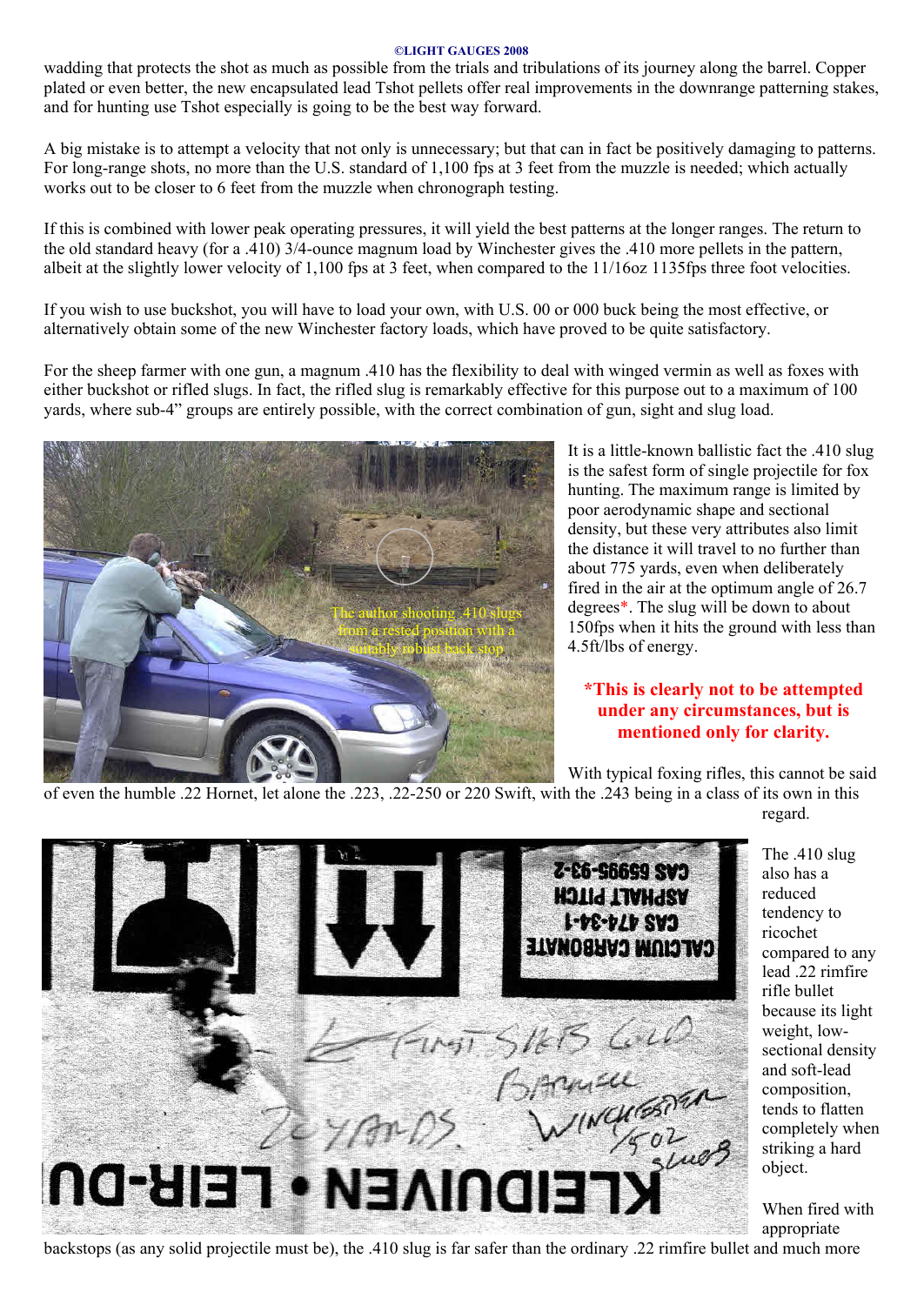## **©LIGHT GAUGES 2008**

effective for shooting a fox. Shoulder shots are a practical reality with the slug, but the .22 rimfire is woefully inadequate in this regard, with headshots at close range being the only viable option available, if wounding is to be avoided.

When fired at a muzzle velocity of 1,830 fps (with 651 ft./lbs of energy), the Remington 1/5-ounce slug (87.5 grains) will drop about 8 from the muzzle line at 100 yards, retaining 1,040 fps of velocity and 210 ft./lbs of striking energy.

This may not seem like a tremendous amount, but the shocking power and knockdown effect of one of these soft-lead slugs is considerable within these limited ranges for a fox or coyote.

When group testing at an approved full-bore rifle range for my .410 book, using the Light Modified choked bottom barrel (about 7 thou of muzzle constriction) of an over & under .410 without a rear sight, a 1/2 group was obtained at 20 yards from a fully rested position! This would appear to indicate the potential to shoot into  $2 \frac{1}{2}$  at 100 yards (or 2.5 minutes of angle).

Perhaps if a scope sight were used, things could well be even better, but this rather limits things when out in the field to slug shooting only. But it is of no practical importance, as in any case this is excellent accuracy for Fox or Coyote sized



mammals; especially when it is appreciated that the realistic maximum range (with suitable practice) for the use of a non-sighted .410 would be around 50yards, where 345ft/lbs of energy is still available when connecting with the target.

For the sake of comparison, the .22 Rimfire magnum 40grain bullet (2000fps Muzzle Velocity) has this same energy level at the muzzle (24inch barrel), as does the 9mm Luger 125grain full power load (1120fps Muzzle velocity) from a 4 inch pistol barrel.

Similarly the 44-40 round with its 200grain bullet will be down to

around this same energy level at 100yards, (but with a much lower velocity and consequently much less bullet expansion) when fired from a single shot single barrel pistol like a Thompson contender with an eight inch barrel.

Now there is nothing wrong with the 44-40, but where the 1/5 ounce slug really scores over these other rounds for fox sized animals, is in the area of expansion, and the ability to transfer all of its energy to the target. At 50yards it is still traveling at 1335fps and the soft lead slug really does expand in a thoroughly rewarding manner, whilst also retaining excellent penetration. Conversely, over penetration is not helpful, and potentially useful energy is wasted on the backstop behind the target.

It appears that the .410 may be more versatile than many shooters believe. If you keep in mind the limited range and use the best-quality ammunition, together with appropriate shot sizes for both the quarry and range, you can enjoy some great target shooting and hunting with this diminutive bore!

**.410 Slugs Velocity & Energy**

**Muzzle: 1,830 fps & 650 ft./lbs. 50 yards: 1,335 fps & 345 ft./lbs. 100 yards: 1,040 fps & 210 ft./lbs.**

For more info see the .410 book: *Because It's there! Climbing The North Face Of The .410*

(See www.fourten.org.uk home page for book stockist details)